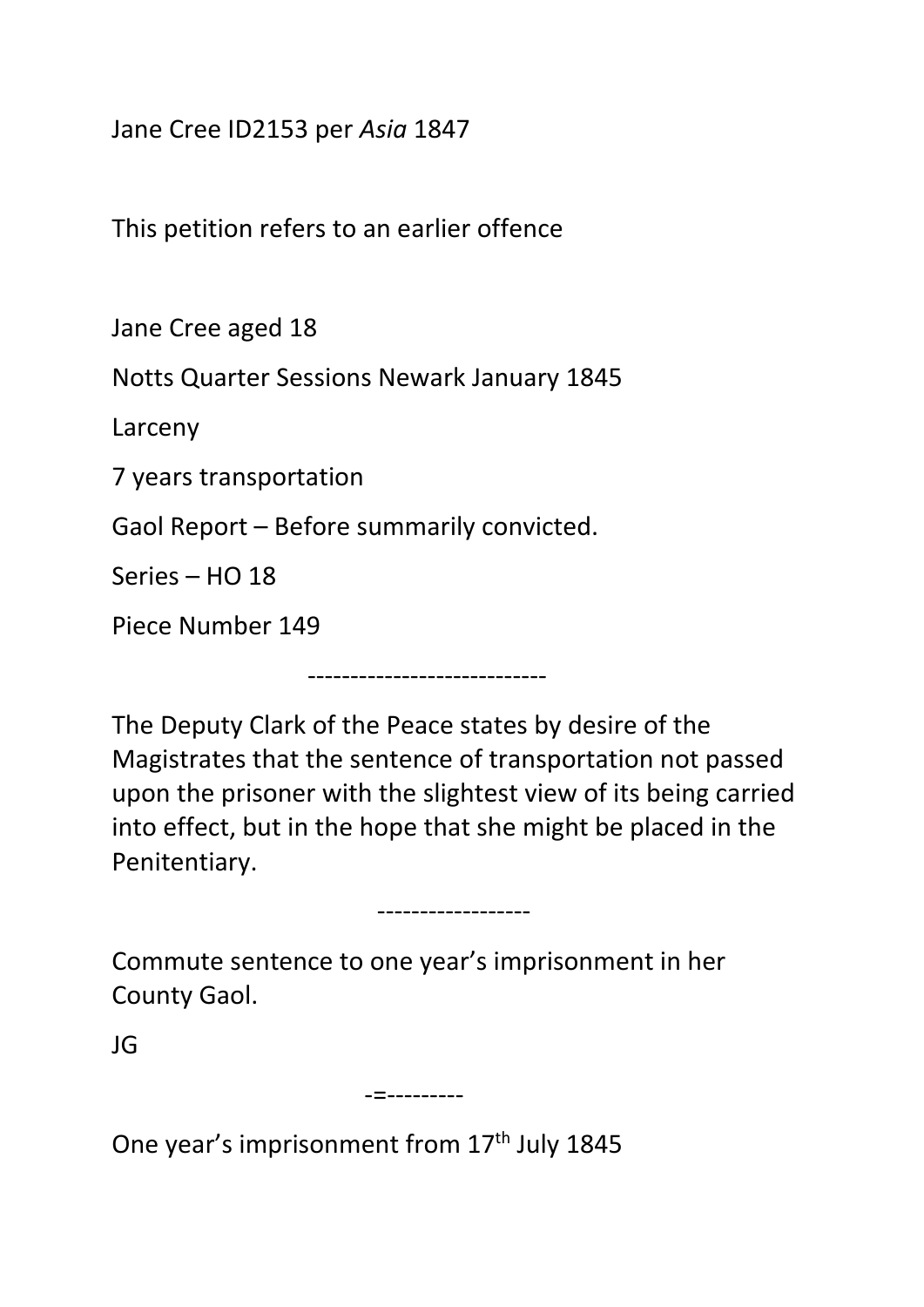Worksop

29th March 1845

------------------

My Dear Sutton

At the last Quarter Sessions at Newark a girl of the name of Jane or Martha Cree was sentenced to transportation, under peculiar circumstances, in the Clerk of the Peace was to represent to Sir James Graham.

She had been in the House of Correction for previous offences. Every effort had been made by her parents, and by the Clergyman of the Parish for her reformation.

But in vain.

The Magistrates consulted the Clergyman of the Parish about her and he recommended a removal from the neighbourhood as the only chance of effecting any reform in her habits.

It was hoped by the Magistrates that with the explanation of the Clerk of the Peace, the sentence would have been commuted to confinement in the Penitentiary, but I understand from the Clerk of the Peace, that Sir James Graham commuted the sentence to a year of imprisonment in the County Gaol. Now there is no machinery for proper discipline or  $\begin{bmatrix} \cdot & \cdot & \cdot \\ \cdot & \cdot & \cdot \\ \cdot & \cdot & \cdot \end{bmatrix}$  in the gaol.

The only proper place for her confinement in the County is the House of Correction. Would you be good as to refer to this case. She certainly ought to be removed to the House of Correction from the Gaol.